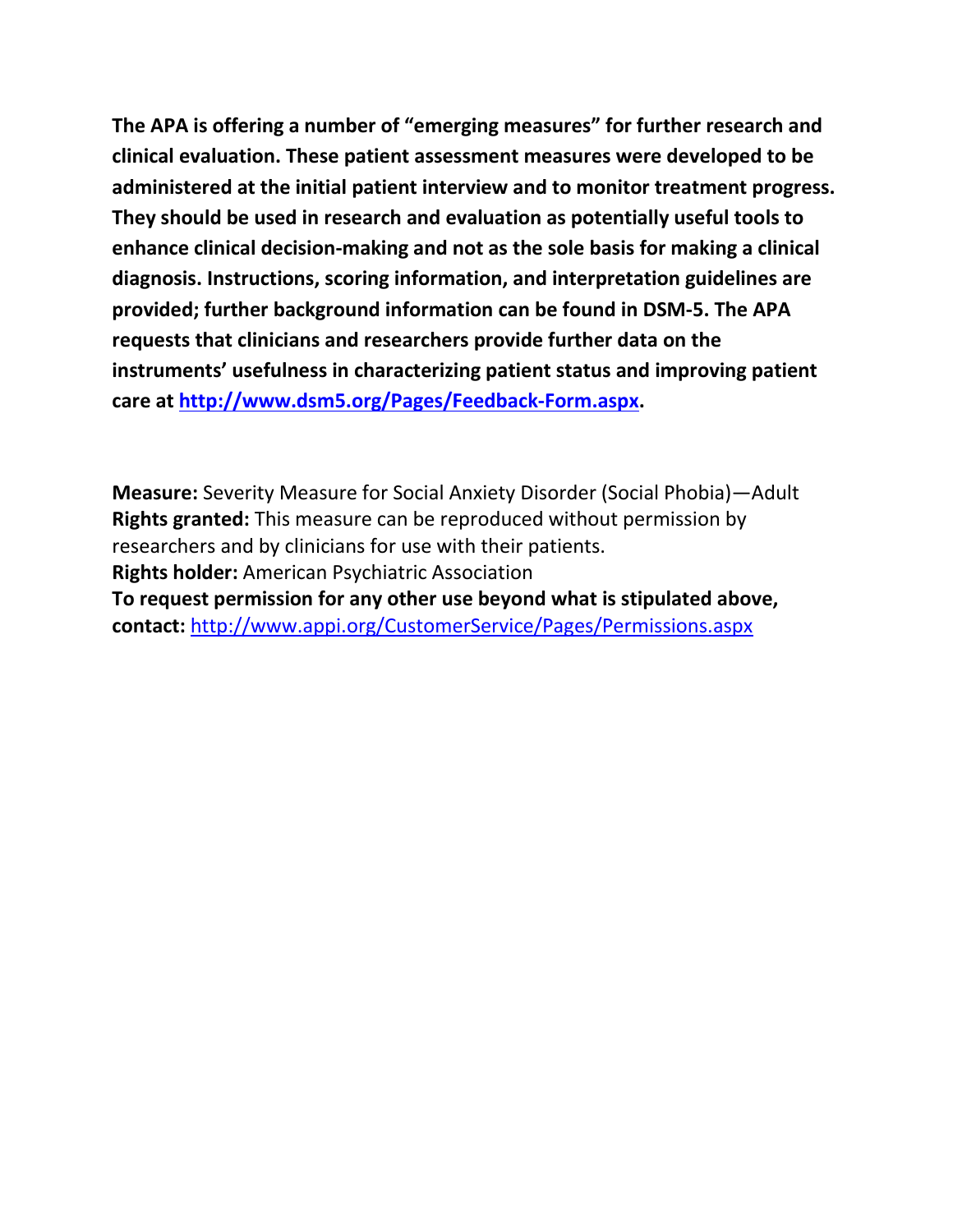## **Severity Measure for Social Anxiety Disorder (Social Phobia)—Adult**

**Name:**\_\_\_\_\_\_\_\_\_\_\_\_\_\_\_\_\_\_\_\_\_\_\_\_\_\_\_\_\_\_\_\_\_\_\_\_ **Age:** \_\_\_\_\_\_ **Sex: Male Female Date:\_\_\_\_\_\_\_\_\_\_\_\_\_\_\_\_\_**

**Instructions:** The following questions ask about thoughts, feelings, and behaviors that you may have had about *social situations*. Usual social situations include: public speaking, speaking in meetings, attending social events or parties, introducing yourself to others, having conversations, giving and receiving compliments, making requests of others, and eating and writing in public. **Please respond to each item by marking ( or x) one box per row.** 

|                                                                                                                                       |                                                                                                            |              |                     |                     |                     |                    | <b>Clinician</b><br><b>Use</b> |
|---------------------------------------------------------------------------------------------------------------------------------------|------------------------------------------------------------------------------------------------------------|--------------|---------------------|---------------------|---------------------|--------------------|--------------------------------|
|                                                                                                                                       | During the PAST 7 DAYS, I have                                                                             | <b>Never</b> | <b>Occasionally</b> | Half of<br>the time | Most of<br>the time | All of<br>the time | <b>Item</b><br>score           |
| 1.                                                                                                                                    | felt moments of sudden terror, fear, or<br>fright in social situations                                     | $\Box$ 0     | $\Box$ 1            | $\Box$ 2            | $\Box$ 3            | $\Box$ 4           |                                |
| 2.                                                                                                                                    | felt anxious, worried, or nervous about<br>social situations                                               | $\Box$ 0     | $\Box$ 1            | $\Box$ 2            | $\Box$ 3            | $\Box$ 4           |                                |
| 3.                                                                                                                                    | had thoughts of being rejected, humiliated,<br>embarrassed, ridiculed, or offending others                 | $\Box$ 0     | $\Box$ 1            | $\Box$ 2            | $\Box$ 3            | $\Box$ 4           |                                |
| 4.                                                                                                                                    | felt a racing heart, sweaty, trouble<br>breathing, faint, or shaky in social<br>situations                 | $\Box$ 0     | $\Box$ 1            | $\Box$ 2            | $\Box$ 3            | $\Box$ 4           |                                |
| 5.                                                                                                                                    | felt tense muscles, felt on edge or restless,<br>or had trouble relaxing in social situations              | $\Box$ 0     | $\Box$ 1            | $\Box$ 2            | $\Box$ 3            | $\Box$ 4           |                                |
| 6.                                                                                                                                    | avoided, or did not approach or enter,<br>social situations                                                | $\Box$ 0     | $\Box$ 1            | $\Box$ 2            | $\Box$ 3            | $\Box$ 4           |                                |
| 7.                                                                                                                                    | left social situations early or participated<br>only minimally (e.g., said little, avoided eye<br>contact) | $\Box$ 0     | $\Box$ 1            | $\Box$ 2            | $\Box$ 3            | $\Box$ 4           |                                |
| 8.                                                                                                                                    | spent a lot of time preparing what to say or<br>how to act in social situations                            | $\Box$ 0     | $\Box$ 1            | $\Box$ 2            | $\Box$ 3            | $\Box$ 4           |                                |
| 9.                                                                                                                                    | distracted myself to avoid thinking about<br>social situations                                             | $\Box$ 0     | $\Box$ 1            | $\Box$ 2            | $\Box$ 3            | $\Box$ 4           |                                |
| 10.                                                                                                                                   | needed help to cope with social situations<br>(e.g., alcohol or medications, superstitious<br>objects)     | $\Box$ 0     | $\Box$ 1            | $\Box$ 2            | $\Box$ 3            | $\Box$ 4           |                                |
| <b>Total/Partial Raw Score:</b>                                                                                                       |                                                                                                            |              |                     |                     |                     |                    |                                |
| Prorated Total Raw Score: (if 1-2 items left unanswered)<br><b>Average Total Score:</b>                                               |                                                                                                            |              |                     |                     |                     |                    |                                |
| Cracke M, Wittshen U, Rogels S, Stoin M, Androuse G, Lobour R, Convright @ 2012 American Beychiatric Association, All rights reserved |                                                                                                            |              |                     |                     |                     |                    |                                |

Craske M, Wittchen U, Bogels S, Stein M, Andrews G, Lebeu R. Copyright © 2013 American Psychiatric Association. All rights reserved. This material can be reproduced without permission by researchers and by clinicians for use with their patients.